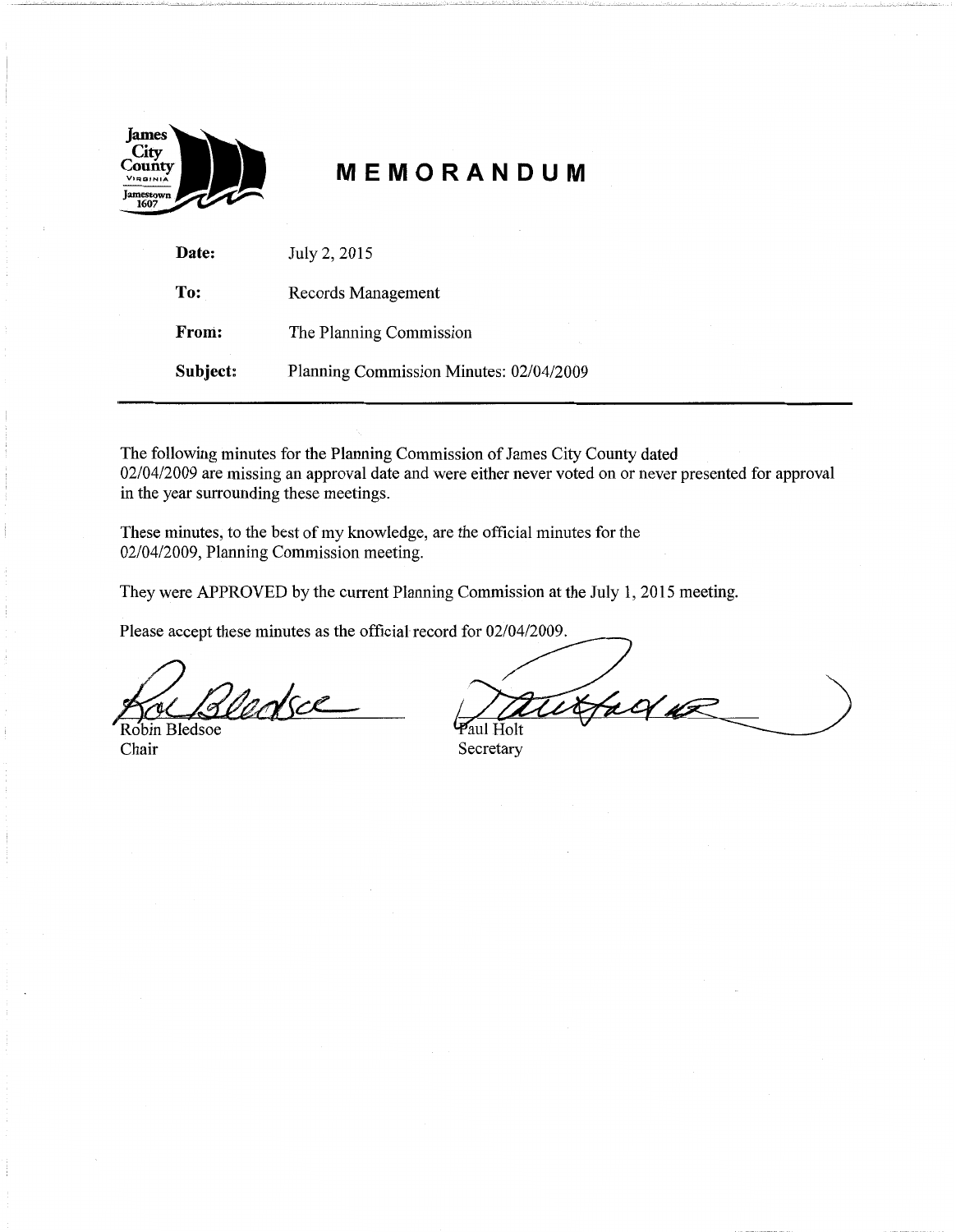# A REGULAR MEETING OF THE PLANNING COMMISSION OF THE COUNTY OF JAMES CITY, VIRGINIA, WAS HELD ON THE FOURTH DAY OF FEBRUARY, TWO-THOUSAND AND NINE, AT *7:00* P.M. IN THE COUNTY GOVERNMENT CENTER BOARD ROOM, 101-F MOUNTS BAY ROAD, JAMES CITY COUNTY, VIRGINIA.

## 1. ROLLCALL

| <b>Planning Commissioners</b> | <b>Staff Present:</b>                            |
|-------------------------------|--------------------------------------------------|
| Present:                      | Allen Murphy, Director of Planning/Assistant     |
| Deborah Kratter               | Development Manager                              |
| George Billups                | Adam Kinsman, Deputy County Attorney             |
| Reese Peck                    | Luke Vinciguerra, Planner                        |
| <b>Jack Fraley</b>            | Leanne Reidenbach, Senior Planner                |
| Rich Krapf                    | Angela King, Assistant County Attorney           |
| Joe Poole III                 | Terry Costello, Development Management Assistant |
| Chris Henderson               |                                                  |

#### 2. PUBLIC COMMENT

Mr. Krapf opened the public comment period.

There being no public comments, the public comment period was closed.

## 3. MINUTES

A. January 7, *2009* Regular Meeting

Mr. Poole moved to approve the minutes.

Mr. Henderson seconded the motion.

In a unanimous voice vote the minutes were approved. (7-0)

## 4. COMMITTEE AND COMMISSION REpORTS

# A. Development Reyiew Committee

Mr. Krapf stated the Development Review Committee met on January 28<sup>th</sup> to discuss Case No. S-0075-2008. This case involved a request for a sidewalk waiver for McFarlin Park. McFarlin Park is located at the corner of Jamestown and Neck-O-Land Road so sidewalks are required along both roads. Mr. Krapf stated the applicant requested that the sidewalk along Neck-O-Land Road be waived but that the sidewalk along Jamestown Road remain. There are no existing sidewalks along Neck-O-Land Road and McFarlin's Park frontage is interrupted by three existing single family lots that do not have sidewalks. By a vote of 4-0, the DRC recommended that the sidewalk waiver for Neck-O-Land Road be approved.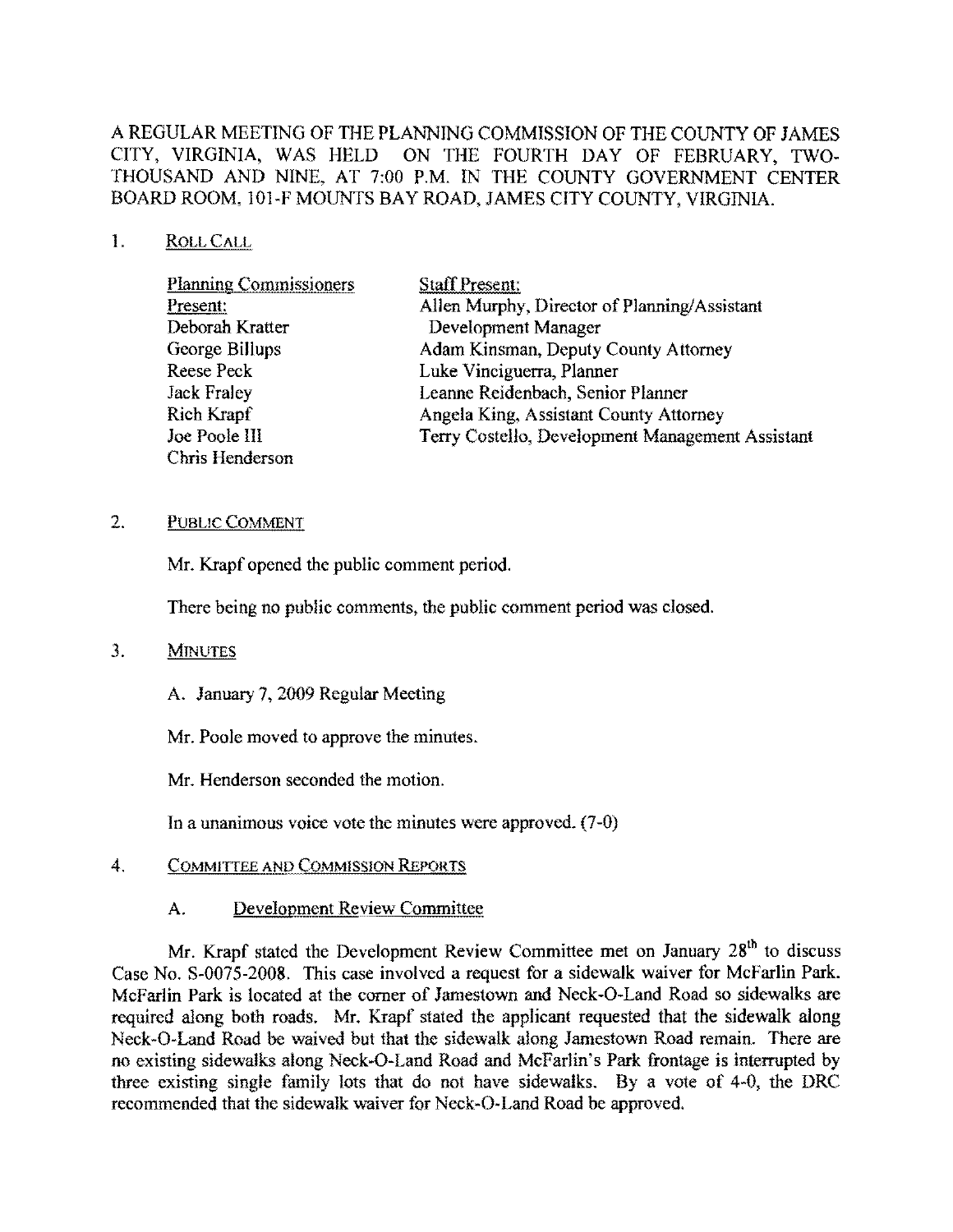Ms. Kratter moved to approve the DRC report.

Mr. Henderson seeonded the motion.

In a unanimous voice vote the report were approved. (7-0)

# B. Policy Committee

Mr. Peck stated the Policy Committee met on January  $14<sup>th</sup>$  to discuss changes in the Capital Improvement Program. Information outlying both the FY 20!O process and suggestions for future processes were included in this month's Planning Commission packet. The Committee also examined Commission bylaw changes and has suggested several changes that havc been distributed to the Commission. Mr. Peck stated meetings for the Committee have been scheduled for February 11<sup>th</sup> and 17<sup>th</sup> at 7 p.m. in Building A of the Government Complex. Discussions will include evaluating FY 2010 CIP projects.

Mr. Poole asked about the revisions to the bylaws and the discussions about ex parte communications. He asked what the status was.

Mr. Peck stated he would bring up this subject later in the meeting.

## C. Other Committee/Commission Reports

Mr. Fraley gave an update on the Steering Committee. He stated the Committee met on February  $2^{nd}$  to discuss the housing section of the Comprehensive Plan. Staff made a presentation and also distributed the technical report. The Committee then reviewed the goals, strategies and actions of the technical report. The next meeting of the Committee is February  $9<sup>th</sup>$ where the topic will be public facilities. There will also be a meeting on February  $12<sup>th</sup>$  at 7 p.m. to review the economic development section of the Comprehensive Plan.

5. PLANNING COMMISSION CONSIDERATIONS

## A. SUP-0015-2008 Franciscan Brethren of St. Philip Group Home and Day **Care**

Mr. Murphy stated staff's concurrence with the applicant's request for a deferral to the March 4, 2009 Planning Commission meeting.

Mr. Krapf continued the public hearing to March 4, 2009.

# B. Z-0011-20071 SUP-0022-2007 1 MP-0007-2007 Monticello @ Powhatan North (Phase 3)

Mr. Murphy stated staff's concurrence with the applicant's request for a deferral to the March 4, 2009 Planning Commission meeting.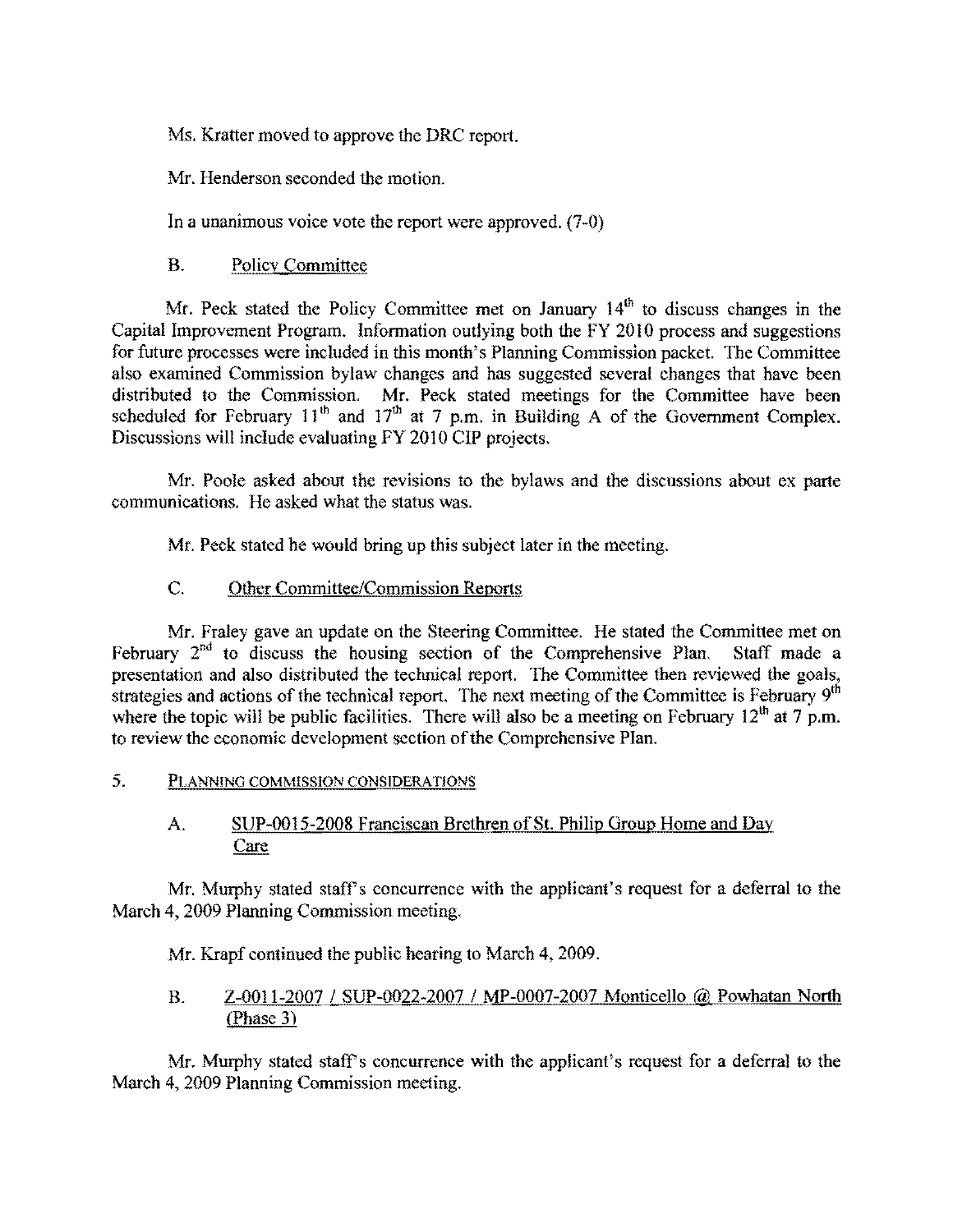Mr. Krapf continued the public hearing to March **4,** 2009.

# C. SUP-0024-2008 Windsor Meade Tower

Mr. Fraley stated he would be abstaining from making any comments or voting on this case. He stated the Board of Zoning Appeals and Cingular / AT&T have legal matters between the two, and he does serve on the Board of Zoning Appeals.

Mr. Murphy stated staff's concurrence with the applicant's request for a deferral to the March **4,** 2009 Planning Commission meeting.

Mr. Krapf opened the public hearing and continued it until March **4,** 2009.

# D. SUP-0021-2oo8 Jamestown Road Mediterranean Restaurant

Mr. Luke Vinciguerra stated the case involved a sit-down restaurant in an existing building at 1784 Jamestown Road. Sit-down restaurants require a Special Use Permit in the Limited Business district. Furthermore, buildings over 2,750 sq ft in the Limited Business district with a Land Use designation of Neighborhood Commercial require a Special Use Permit.

The approximately 1.2 acre parcel is currently occupied by two existing structures formerly owned by Duke Communications. The applicant proposes to demolish the existing smaller structure and use the remaining building to house a 96 seat restaurant Mediterranean style restaurant. Additionally, the plan proposes a 24 space parking lot, outdoor dining patio with fountain and a storm water management facility at the rear of the property. There are no plans for exterior building renovations at this time.

Per the Commission's recommendation, the applicant has met with neighbors to discuss the project. The result was restrictions preventing the owner from using outdoor speakers after lOpm, forbidding private well use, and the inclusion ofrain barrels. Overall, staff fmds the proposal, with conditions, to be consistent with surrounding land uses, the land use policies of the comprehensive plan, and the Comprehensive plan Land Usc Map. Staff recommends the Commission recommend approval of the application to the Board of Supervisors, with attached conditions and approve of the landscape modification request.

Ms. Kratter asked how the neighbors were notified of the application and the meeting that was held by the applicant.

Mr. Vinciguerra stated there were notified by mail and there was a red public hearing sign posted.

Ms. Kratter asked if members of staff attended the meeting between the neighbors and the applicant.

Mr. Vinciguerra stated staff from the Environmental Division did attend the meeting.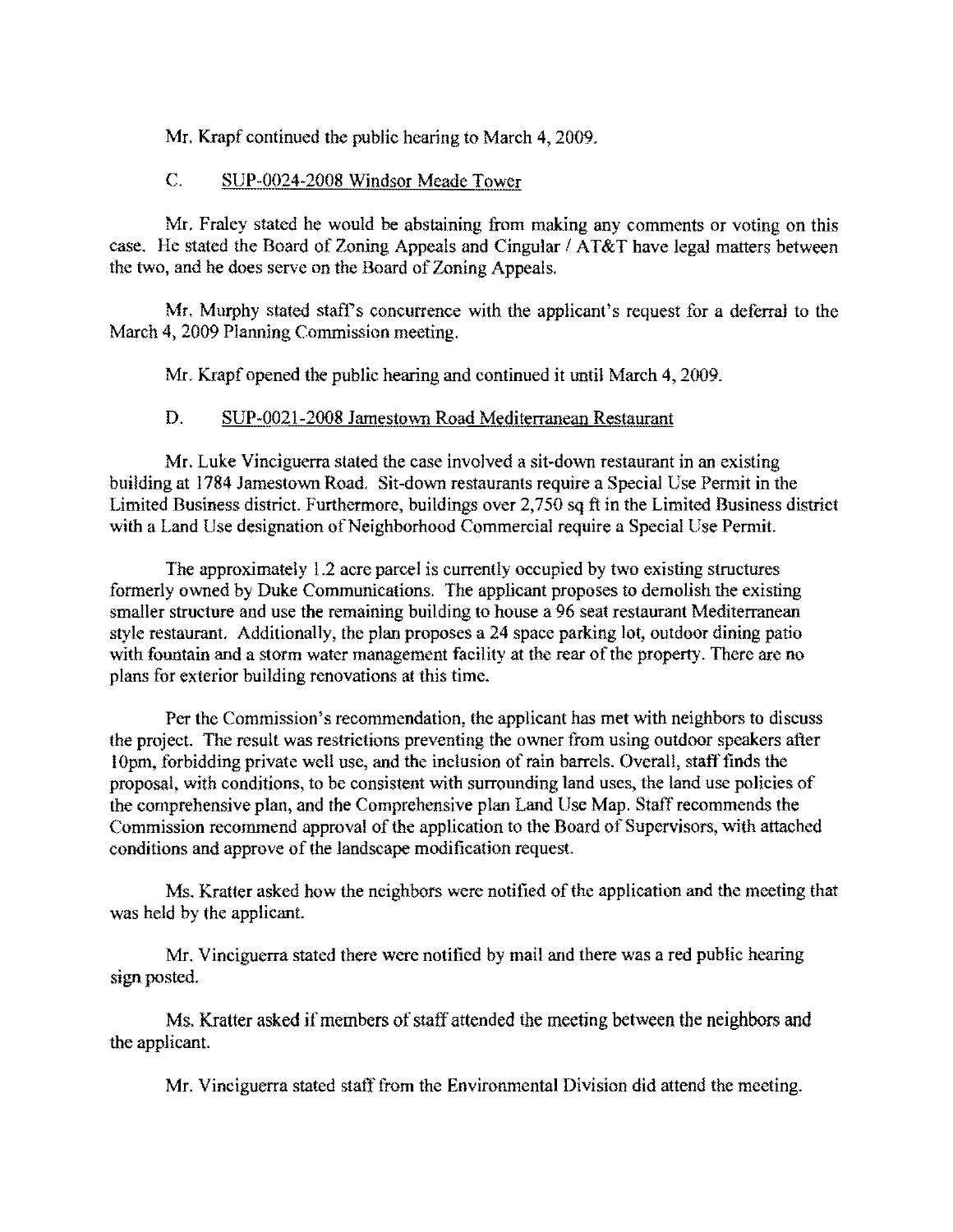Mr. Vinciguerra stated staff does feel that the neighbors' concerns have been addressed.

Mr. Henderson asked what the minimum number of parking spaces that is required.

Mr. Vinciguerra stated that the restaurant has 96 seats, and the parking required is one space per 4 seats, which the applieant has met.

Ms. Kratter asked when the original date the application was filed.

Mr. Vinciguerra stated the application was filed on October 22, 2008.

Mr. Krapf stated that this application came before the Commission last month, but was deferred due to lack of time for neighbors and citizen groups to review the application.

Mr. Geddy statcd that a meeting was held between the applicant and any concerned citizens that were interested. He felt that all concerns have been addressed.

Mr. Fraley stated he appreciated the applicant's willingness to work with the neighbors and citizens' groups.

Mr. Krapf asked for public comments.

There being none, he closed the public hearing.

Mr. Poole moved to approve the application. He recognized the existing zoning and the land use designation as neighborhood commercial, the significant redevelopment opportunity, and the applieant's sensitivity to existing vegetation. He expressed his appreciation that the applicant was willing to defer from last meeting to allow citizen comments 10 be addressed.

Ms. Kratter seconded the motion.

In a roll call the motion was approved. (7-0) AYE: Henderson, Billups, Poole, Fraley, Kratter, Peck, Krapf.

#### 6. PLANNING DIRECTOR'S REPORT

Mr. Murphy stated he did not have anything to add to the report. He did state that it has been mentioned in the past, with regards to the CIP revisions, to obtain the full endorsement of the Commission before discussing it at the joint worksession with the Board of Supervisors.

Mr. Krapf thought it was a good idea to bring this up during the Commission's discussions and requests.

#### 7. COMMISSION DISCUSSIONS AND REQUESTS

Mr. Krapf made a presentation to the Commission that was done by the Friends of Forge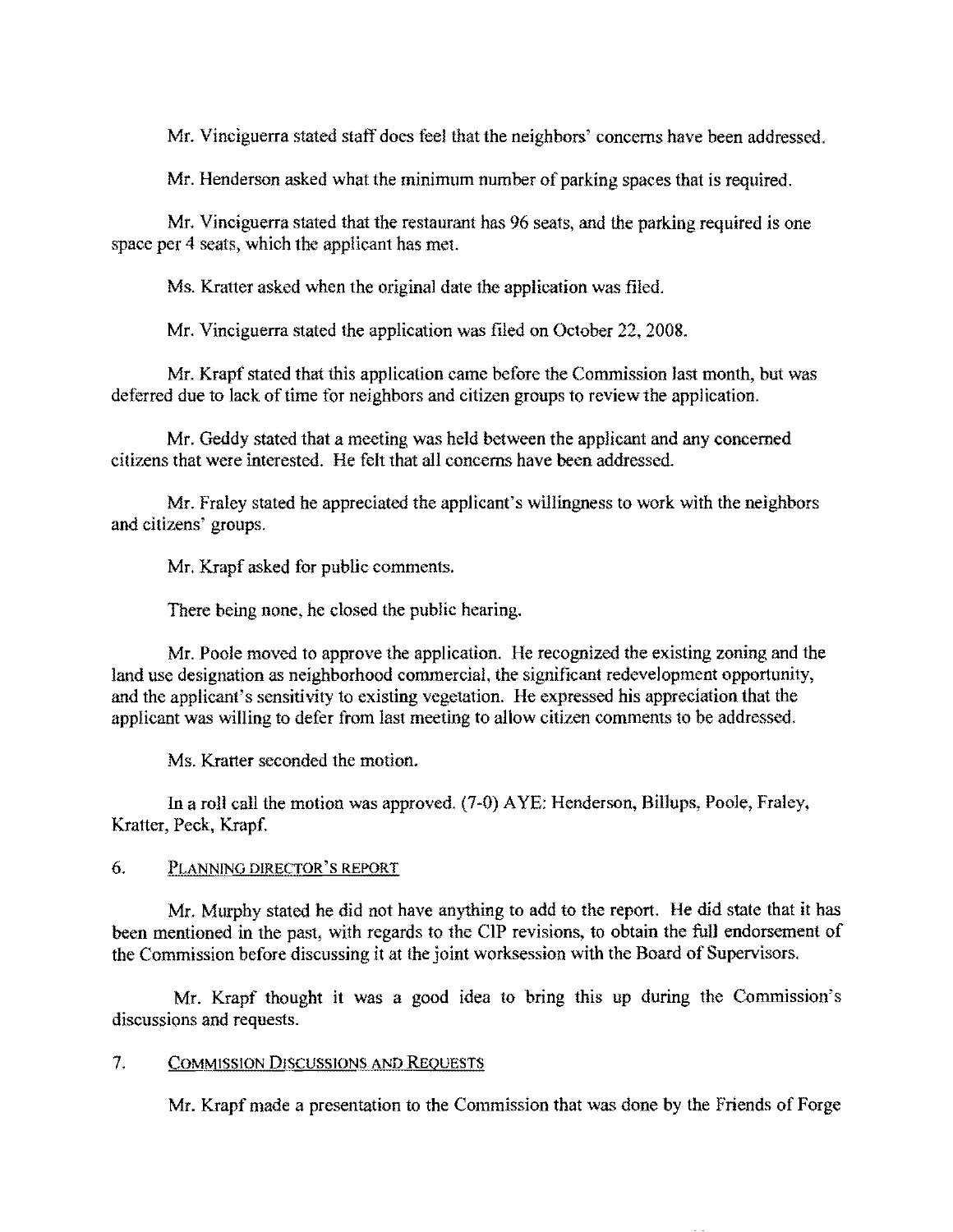Road with the assistance of the Junior Women's Group. This was a booklet to document some of the historical houses and buildings in and around Toano to help increase public awareness of the importance of Toano in the County's history.

Mr. Krapf then brought up the CIP documents that were included in the packets this month.

Mr. Peck stated this is a policy paper that has been worked on since June 2008. The goal is to more closely line the Capital Improvements Planning Process to the Comprehensive Plan, and also restructure the public input process so that the public and the Commission are able to have more discussion.

Mr. Henderson stated that one of the goals was to create a doeument that is a five year rolling financing plan that identifies the sources and uses of funding for the County for capital improvement projects. He felt this was a long range planning tool that would prove beneficial to the County.

Ms. Kratter asked if this proposal would still be effective given the current economic conditions. She also asked if the Board of Supervisors and Planning Commission need to be more involved in prioritizing maintenance items.

Mr. Peck answered that discussions are move toward the maintenance items being reviewed in a more programmatic approach. One idea, developing a comprehensive replacement schedule across all departments has been discussed. It would allow administrative staff to suggest what maintenance items should be prioritized. Mr. Peck also stated that the Committee has proposed a conceptual approach that will take a couple of years to implement.

Mr. Krapf stated he felt the process in the past was flawed in the sense that projects were ranked high, medium and low, and that far exceeded the available budget. He believes that by doing a more reasoned, prioritized segregated approach, it will be a more thoughtful recommendation that will be sent to the Board of Supervisors.

Mr. Henderson felt another advantage to this is that during the discussion of the public facility portion of the Comprehensive Plan it will be determined what facilities will be needed and constructed. So when the CIP process involves the ranking of projects, this list will be evaluated against that section of the Comprehensive Plan that states what facilities are needed.

Ms. Kratter stated she was focusing on the elimination of the review capital maintenance and / or equipment requests.

Mr. Fraley explained how the CIP works currently. He felt the recommendations made were positive in that it moves the process up earlier, and permits the public to comment in the beginning of the process. He thought it would be beneficial to get feedback before the budgets are completed.

Mr. Billups felt it was important to have specific documentation from a needs assessment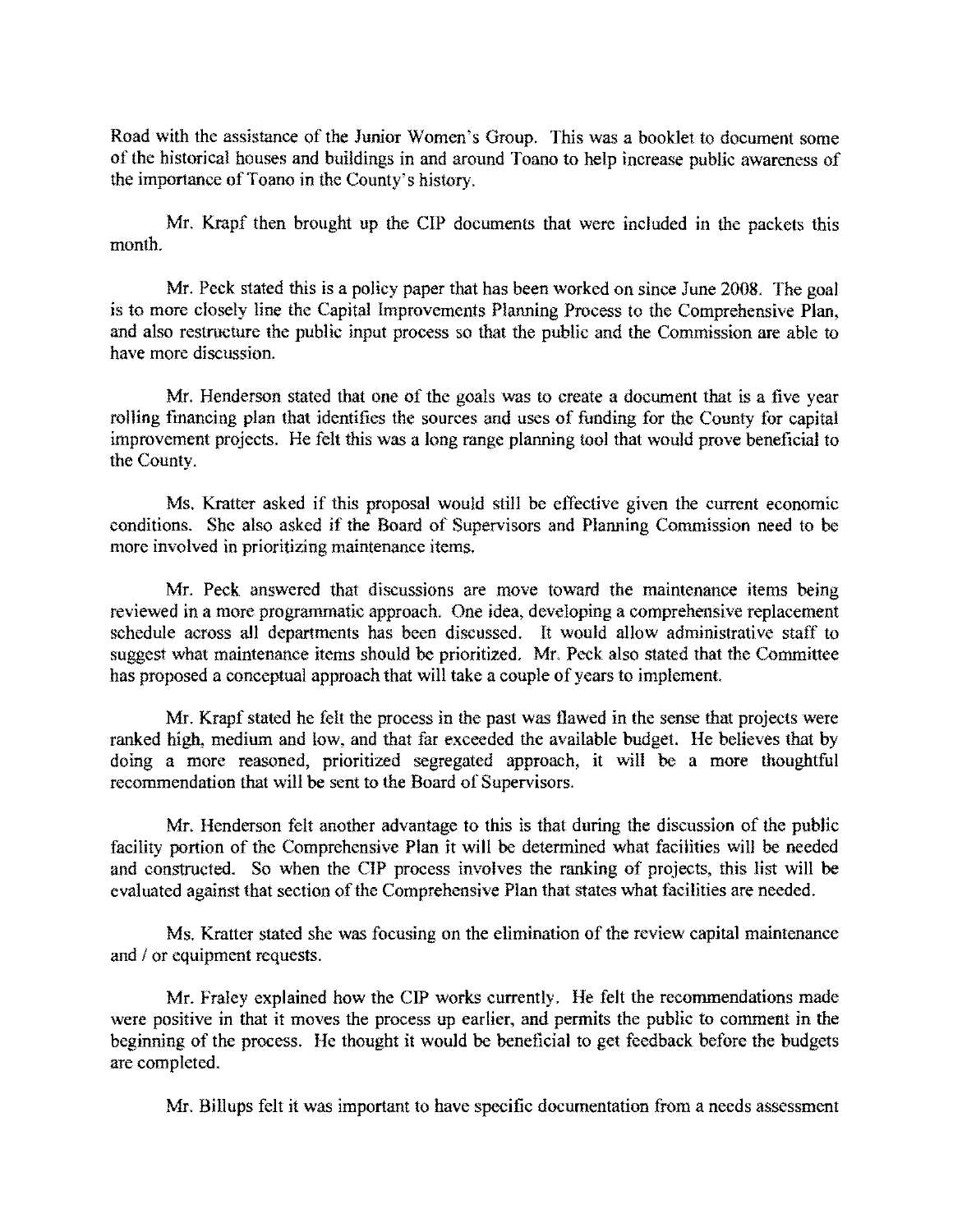perspective when reviewing the CIP applications.

Mr. Henderson asked Mr. Billups if he would expect the needs assessment to be completed by an independent third party not associated with staff.

Mr. Billups felt it could be handled by staff.

Mr. Henderson used the police and fire department as an cxample. As part of their presentation they included response times that would justify their need for facilities and equipment. He felt that there would be some performance measures tied to some requests and then for others it may prove more difficult.

Ms. Kratter stated that she assumed that staff has available data as far as performance measures.

Ms. Reidenbach stated that the Comprehensive Plan does have service standards for certain facilities. She stated that these standards currently form the basis of developing CIP projects.

Ms. Kratter asked about competing needs. She gave the example of stating the police and fire needs are above the needs of the library system.

Ms. Reidenbach stated there is not a hierarchy currently in place. She stated the current process requires the Planning Staff to rank the projects according to the Comprehensive Plan and whether it fulfills the needs of other master plans that are in effect.

Mr. Krapf stated at the last Policy Committee meeting it was suggested to develop a more structured process that allows for flexibility to use discretion, but also try having some sort of priority type system. He stated that the Policy Committee can request the department making a request to provide more information and / or make a presentation and answer questions.

Mr. Peck requested the Commission to endorse the concept that the Policy Committee has presented.

Mr. Henderson seconded the motion.

In a unanimous voice vote the motion were approved. (7-0)

Mr. Peck requested presentations to the Planning Commission concerning the Shaping Our Shores Project and also on the regional water plan.

Mr. Murphy stated staff will take these requests under advisement and will report back to the Chairman and the rest of the Commission.

Mr. Poole understood the importance of the items mentioned by Mr. Peck, but wanted the Commission to be cognizant of the fact that staff is currently working on the Comprehensive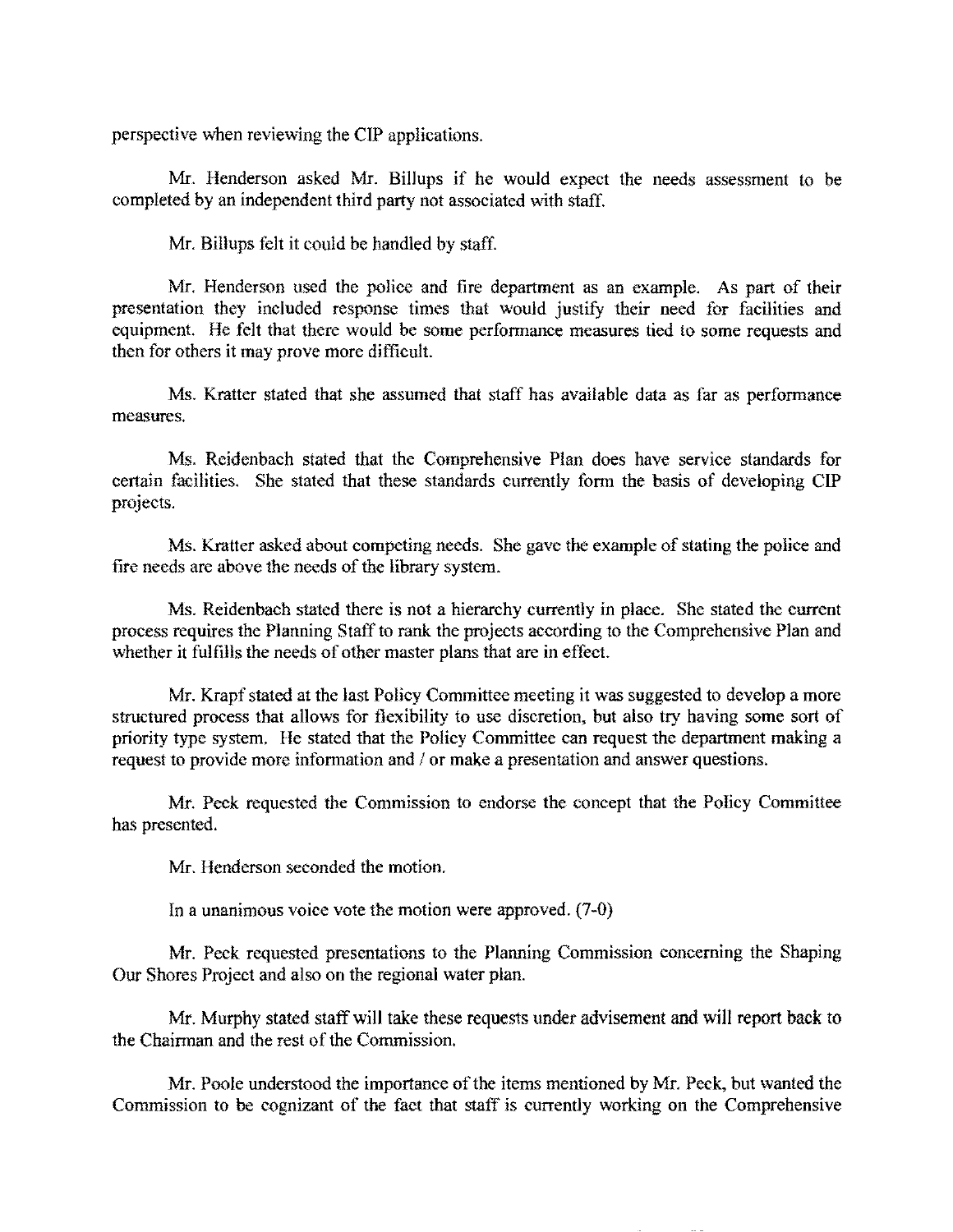Plan and other projects and requests. He personally did not feel the need for a presentation on these, but will defer to his colleagues.

Mr. Peck clarified that he was interested in whoever was working on the project to make the presentations. He also stated that the Planning Commission had and affirmative responsibility under the County Charter to make a reeommendation to the Board of Supervisors concerning the Shaping our Shores and the Regional Water Plan.

Mr. Krapf stated he would discuss this with Mr. Murphy and report back to the full Commission.

Mr. Henderson added to the list of requests for information, the feasibility study of the airport.

Mr. Peck stated the Policy Committee had some recommendations with regards to the bylaws. It was suggested that the Policy Committee work on these and refine the language. He asked for the Commission's input.

Mr. Krapf stated that this might be beneficial for the Policy Committee to review and make recommendations to the full Commission.

The Commission agreed.

Mr. Fraley suggested a special meeting or another date since the CIP discussions are on the agenda for the next two meetings. Mr. Fraley commented that staff is heavily involved in the Comprehensive Plan update, and they are also operating with a smaller number of positions. He wanted to the Commission to keep this in consideration that the Comprehensive Plan update and the CIP process is very time consuming.

Ms. Kratter asked for all prior communications for her review.

Mr. Kinsman stated he would provide the information.

Mr. Poole expressed his concerns over Commissioners being actively involved with a local political party.

Mr. Peck stated that this will be addressed by the Policy Committee.

Mr. Kinsman stated that Ms. Angela King, Assistant County Attorney, will be assisting the Planning Commission starting at the March meeting.

Mr. Krapf thanked Mr. Kinsman for all his assistance with the Planning Commission.

Mr. Billups asked about the Zoning Ordinance and its alignment with the Comprehensive Plan once it is adopted.